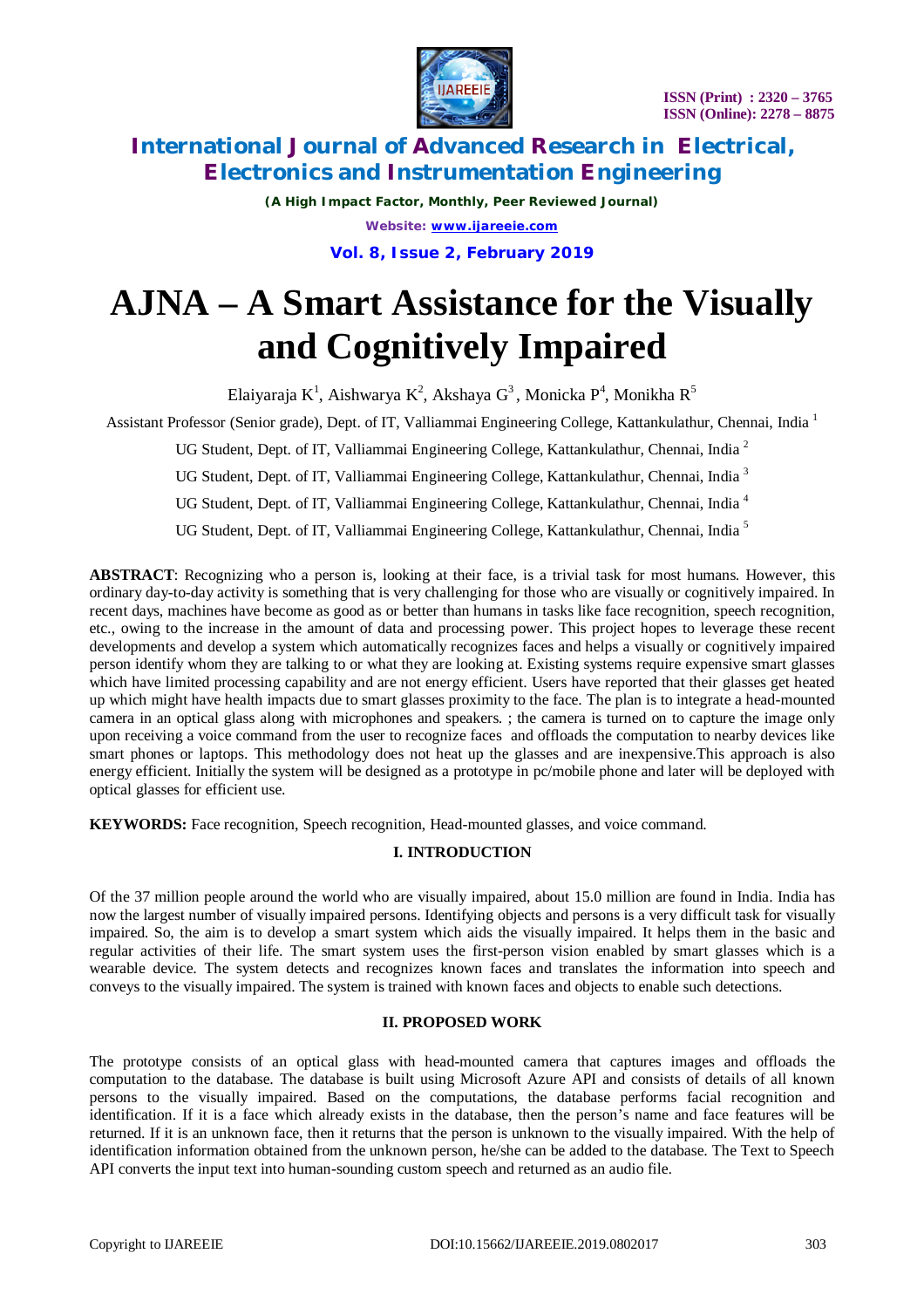

*(A High Impact Factor, Monthly, Peer Reviewed Journal)*

*Website: [www.ijareeie.com](http://www.ijareeie.com)*

#### **Vol. 8, Issue 2, February 2019**

#### **III. KEY FEATURES OF THE SYSTEM**

- 1. To provide a wearable device as an assistance for the visually impaired.
- 2. To help the visually impaired easily recognise known faces.
- 3. To help them navigate through obstacles.
- 4. To give knowledge to the visually impaired about the surroundings.
- **5.** To bridge the gap between visually impaired persons and normal persons.

#### **IV. SYSTEM SETUP**

The visually impaired person wears an optical glass mounted with wireless camera and microphones. When a person comes in front of the visually impaired and speaks, the user gives voice command to the system and it turns on the camera. Once the camera is turned on, it captures the image of the person. The captured image is sent for facial recognition by checking it in the offline and the trained database. If the captured image is similar to any of the images in the offline database, it performs facial recognition and identification. It then converts the text format details of the person into speech format through Text to Speech conversion API and returns a human soundable audio file to the user through speakers.

#### **A. BLOCK DIAGRAM**



#### Fig.1 Architecture Diagram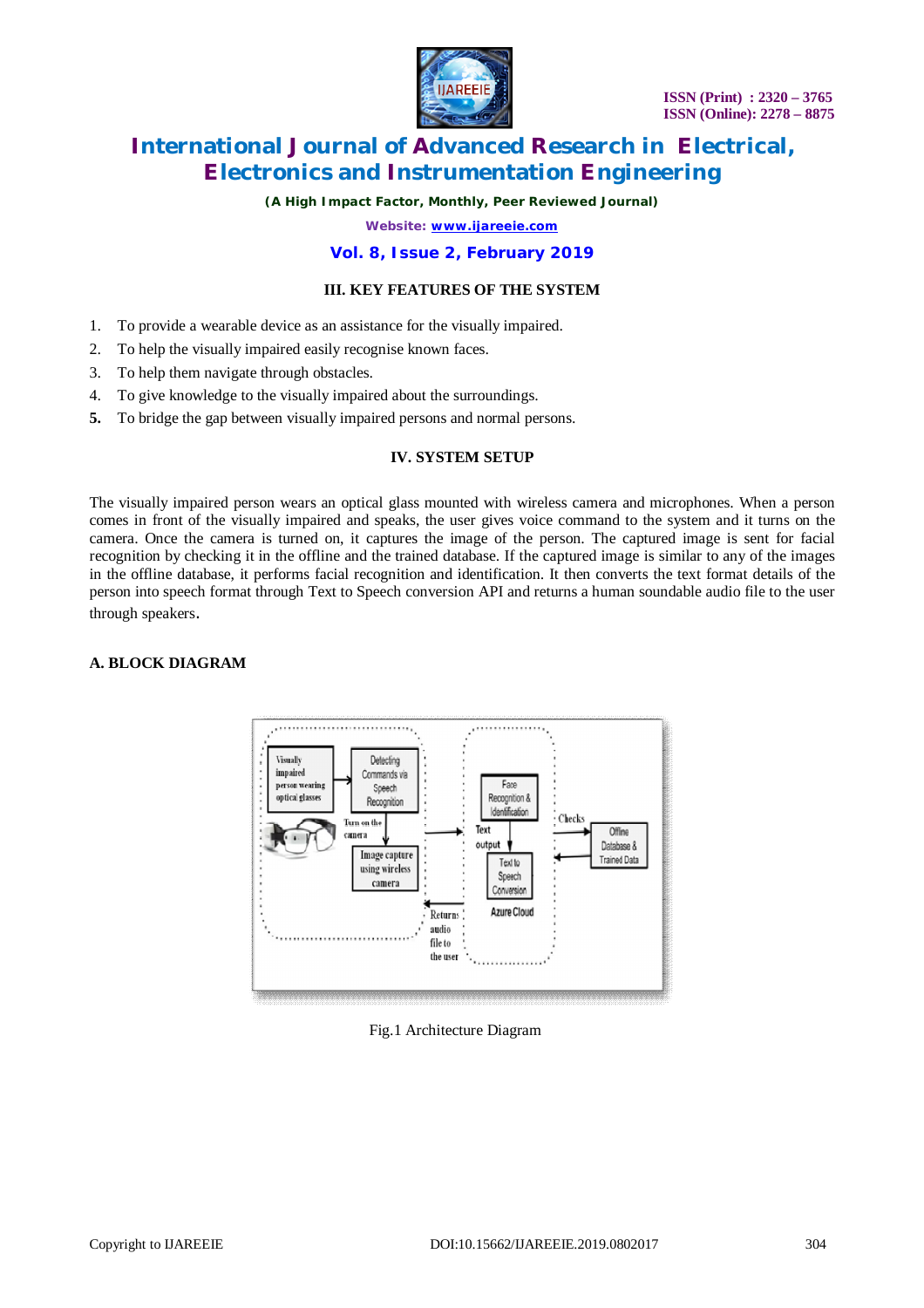

*(A High Impact Factor, Monthly, Peer Reviewed Journal)*

*Website: [www.ijareeie.com](http://www.ijareeie.com)*

#### **Vol. 8, Issue 2, February 2019**

#### **B. METHODOLOGY**

The methodologies that are adopted for AJNA – A Smart assistance for the visually and cognitively impaired are listed below.

#### **1. CREATING DATABASE (PERSONGROUP):**

The first step is to build the database which consists of all the persons details the visually impaired person is familiar to. We make use of the Microsoft Azure Cognitive Services for this purpose. A new person group with person GroupId, name, and optional user-provided user Data is created. The person group consists of the data, including face images and face recognition features of the uploaded persons. The person's face, image, and userData will be stored on server until Person Group Person - Delete or PersonGroup - Delete is called. 1,000-person groups can be created where each holds up to 1,000 persons.

#### **2. ADDING FACES TO PERSONS IN THE DATABASE:**

Initially, a face image is added to a person belonging to a person group for face identification or verification. A persistedFaceId is returned which represents the added face. Instead of the actual face image, the extracted face features will be stored on server until the person group is deleted.

**1)** A person in a person group can hold up to 248 faces.

**2)** The supported formats are JPEG, PNG, GIF and BMP and allowed image file size varies from 1KB to 6MB.

**3)** Sequential processing is carried out for adding or deleting faces to or from a same person and parallel processing for adding or deleting faces to or from different person.

|        | Attachments - miniproject - Mozilla Firefox                                                   |                                                                                |                       |          |             | → 图 & 图 (215 BH) 4 (1215 PM B             |                             |
|--------|-----------------------------------------------------------------------------------------------|--------------------------------------------------------------------------------|-----------------------|----------|-------------|-------------------------------------------|-----------------------------|
| O<br>b | € © ● https://sites.google.com/site/ininiprojectajna/system/app/papes/admin/attachments/pli=1 |                                                                                |                       |          |             | $e \sqrt{q}$ Search                       | $\sigma$ =<br>立自            |
|        | Google                                                                                        | Search my sites                                                                | $\mathbf{q}$          |          |             |                                           | $\mathbb{R}$ 0 $\mathbb{R}$ |
|        | Manage Site                                                                                   | Uplead<br><b>Boys</b><br>Redes<br><b>Reserve</b><br>Didelo<br>Select all (rare |                       |          |             |                                           | 120ml ( ) 章。                |
|        | (miniproject                                                                                  | Norve                                                                          |                       | Location | 527         | Lest updated by                           | <b>Teytology</b>            |
|        | Recent site activity                                                                          | $0.8$ antis                                                                    | View Doumbad /        |          | 13396       | Aishaya Garesan (Jan 29, 2019; 10:05 PM)  | ÷                           |
|        | Pages<br>Atachmets                                                                            | <b>□ 目 antas</b>                                                               | View Doumbad /        |          | 33x         | Aishaya Garesan (Jan 28, 2019, 10:05:PM)  | t.                          |
|        | Page templates                                                                                | □ 目 amap                                                                       | View Doumboad /       |          | 2006        | Aishaya Garesan (Jan 29, 2019: 10:05 PM)  | ×.                          |
| ⊺      | Asta Scripts<br>Deleted Borro                                                                 | $0.8$ asspec                                                                   | View Doumboad /       |          | 15996       | Aishqu Garesan (Jan 27, 2019, 6:17 AM)    | $\mathbf{z}$                |
|        | Central<br>Storing and<br>Pembatro                                                            | □ 目 ango                                                                       | View Download /       |          | 1696        | Aishwarya Ganesan (Jan 22, 2019, 2:57 AM) | $\mathbf{z}$                |
|        |                                                                                               | 0.8m                                                                           | View Doumboad /       |          | 640         | Aishaya Ganesan (Aug 30, 2018, 9:56 PM)   | $\overline{\mathbf{z}}$     |
|        | Wo Address                                                                                    | 0.84                                                                           | View Doumbad /        |          | 213t        | Aishaya Ganesan (Aug 30, 2018, 956 PM)    | ż                           |
|        | Themes, Colors, and                                                                           | 0.8 <sub>st</sub>                                                              | View Doumboad /       |          | 157         | Aishaya Ganesan (Aug 30, 2018, 956 PM)    | $\overline{\mathbf{z}}$     |
|        | Forts<br>MW<br>Corvet to new Stes                                                             | □ 目 махаксымог_о.ру                                                            | View Doumboat /       |          | 33k         | Aishaya Garesan (Jul 24, 2018, 6:33 PM)   | t.                          |
|        |                                                                                               | □ □ махакизнном_п.ра                                                           | View Doumbad /        |          | 1091        | Alchaya Garesan (Jul 24, 2018, 6:33 PM)   | ٠                           |
|        |                                                                                               | <b>D</b> B assays                                                              | View Doumbad /        |          | <b>SASK</b> | Aishaya Ganesan (3d 24, 2018, 10:38 AM)   | $\mathbf{r}$                |
|        |                                                                                               | 0.88884                                                                        | View Doumbad /        |          | 1505        | Alchaya Garesan (3d 24, 2018, 10:38 AM)   | $\mathbf{2}$                |
|        |                                                                                               | <b>□ 目 months</b> 3                                                            | View Doumbad /        |          | 1624        | Akshaya Ganesan (3d 24, 2018, 33:13 AM)   | $\overline{2}$              |
|        |                                                                                               | $\Box$ $\Box$ months 2                                                         | View Download /       |          | 43300       | Aishaya Garesan (3d 24, 2018, 10:13 AM)   | $\mathbf{z}$                |
|        |                                                                                               | $0.8$ ashaya 1                                                                 | <b>View Doumbad /</b> |          | 2328        | Alchaya Garesan (3d 24, 2018, 3312 AM)    | $\overline{2}$              |
|        |                                                                                               | 0.8442                                                                         | View Doumboad /       |          | 430         | Aishaya Garesan (3d 24, 2018, 9:32 AW)    | $\overline{2}$              |
|        |                                                                                               | 0.8 m                                                                          | <b>View Doumbad /</b> |          | 72          | Alshaya Garesan (3d 24, 2018, 9:32 AW)    | $\mathbf{r}$                |
|        |                                                                                               | <sup>□</sup> 目 gwsan3                                                          | View Doumbad /        |          | 2023        | Aishaya Garesan (34 24, 2018, 9:28 AW)    | $\mathbf{z}$                |
|        |                                                                                               | Returnizate   Terms   Privacy   Report an boxe   <b>PowereDy Google Ste</b> s  |                       |          |             |                                           |                             |

Fig.2 Adding faces to persons in the database.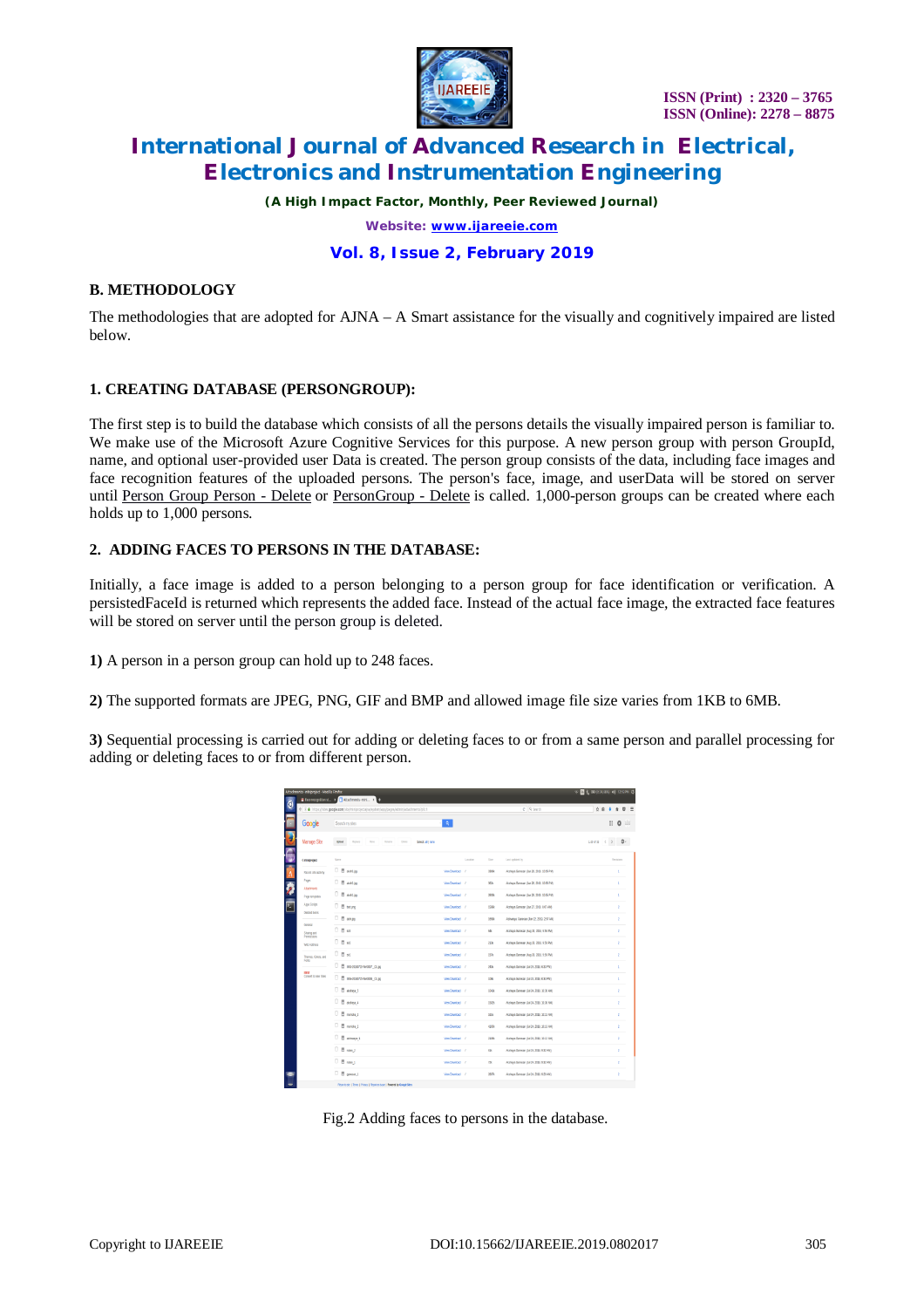

*(A High Impact Factor, Monthly, Peer Reviewed Journal)*

*Website: [www.ijareeie.com](http://www.ijareeie.com)*

#### **Vol. 8, Issue 2, February 2019**

#### **3. TRAIN THE DATABASE:**

A person group is submitted for training. To perform Face-Identify training the person group is significant which is an asynchronous task.The number of person entries and their faces in a person group will determine the time taken to complete the training process which could be several seconds to minutes. The training status can also be checked.

#### **4. FACE DETECTION AND IDENTIFICATION:**

In each image the human face is detected, and face rectangles are returned along with faceIds, landmarks, and attributes. faceId, landmarks, and attributes including age, gender, emotion, are returned which are optional. faceId will be used in Face - Identify. The supported formats are JPEG, PNG, GIF, and BMP and the allowed image file size varies from 1KB to 6MB.64 faces can be returned for an image.

#### **5. TEXT TO SPEECH CONVERSION:**

The Text to Speech (TTS) API converts the text into a speech that is understandable by the user (also called *speech synthesis*). HTTP POST requests are sent from the application to the Speech service to generate speech. The input text is converted into human- sounding custom speech and returned as an audio file. Many voices and languages are supported by the service. There are more than 75 voices which supports 45 and more languages. To use these standard "voice fonts", you only need to specify the voice name with a few other parameters when you call the service's REST API.



Fig.3 Text to speech conversion

#### **6. SMART GLASSES AND THE USER INTERFACE:**

The first-person vision enabled by smart glasses to capture scenes in front of a visually impaired person. However, keeping the camera on all the time will be energy consuming. Thus, we propose to turn on the camera on prompt from the user. For example, if the user asks a question to the smart system: Is there anyone in front of me? Another way is to capture the scene periodically such as once in two seconds. It is required to emulate a smart glass by connecting a wireless camera mounted on an optical glass to either a smart phone or a nearby laptop. The captured image from the smart glass is processed to recognize objects or faces. The result is converted to speech and sent to the headphones connected wirelessly which is then conveyed to the visually impaired user.

#### **V. MODULES WITH WORKING PRINCIPLES**

The modules of the system are as follows:

#### **A. SPEECH RECOGNITION MODULE:**

When a person appears in front of the visually impaired and speaks, the microphone detects the voice. On recognition of the voice it commands the system to turn on the camera.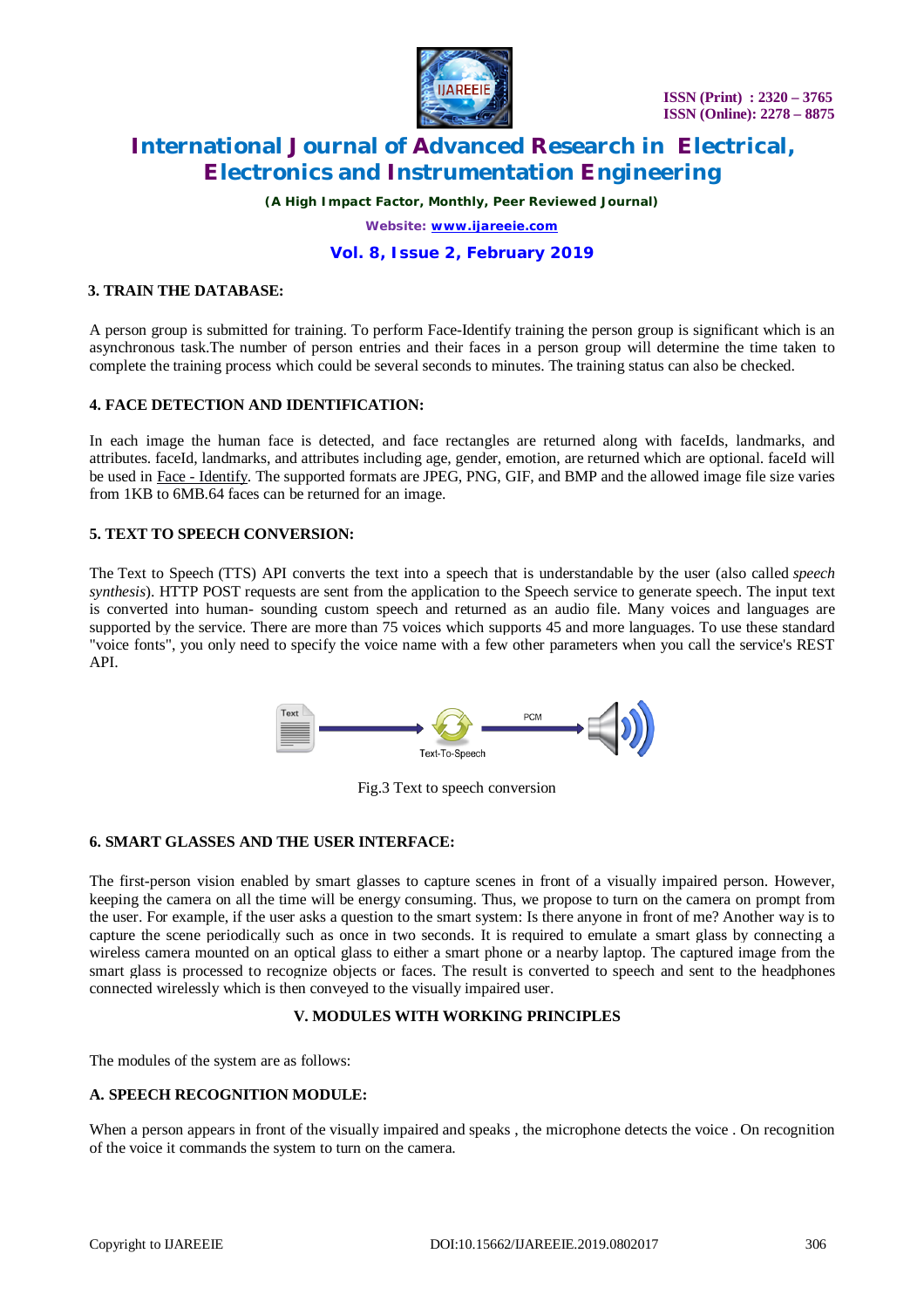

*(A High Impact Factor, Monthly, Peer Reviewed Journal)*

*Website: [www.ijareeie.com](http://www.ijareeie.com)*

#### **Vol. 8, Issue 2, February 2019**



Fig.4 Speech recognition

#### **B. IMAGE CAPTURING MODULE:**

Once the camera gets turned on, it captures the image of the person standing in front of the visually impaired. Then the captured image is offloaded to the database for performing facial recognition.



Fig.5 Image Capturing.

#### **C. FACIAL RECOGNITION MODULE:**

If the captured image is similar to the image in the offline database(known persons to the visually impaired ) , then it returns the identity of that person. Otherwise, it returns the facial features of the unknown person and asks if the user wants to add that person to the existing database.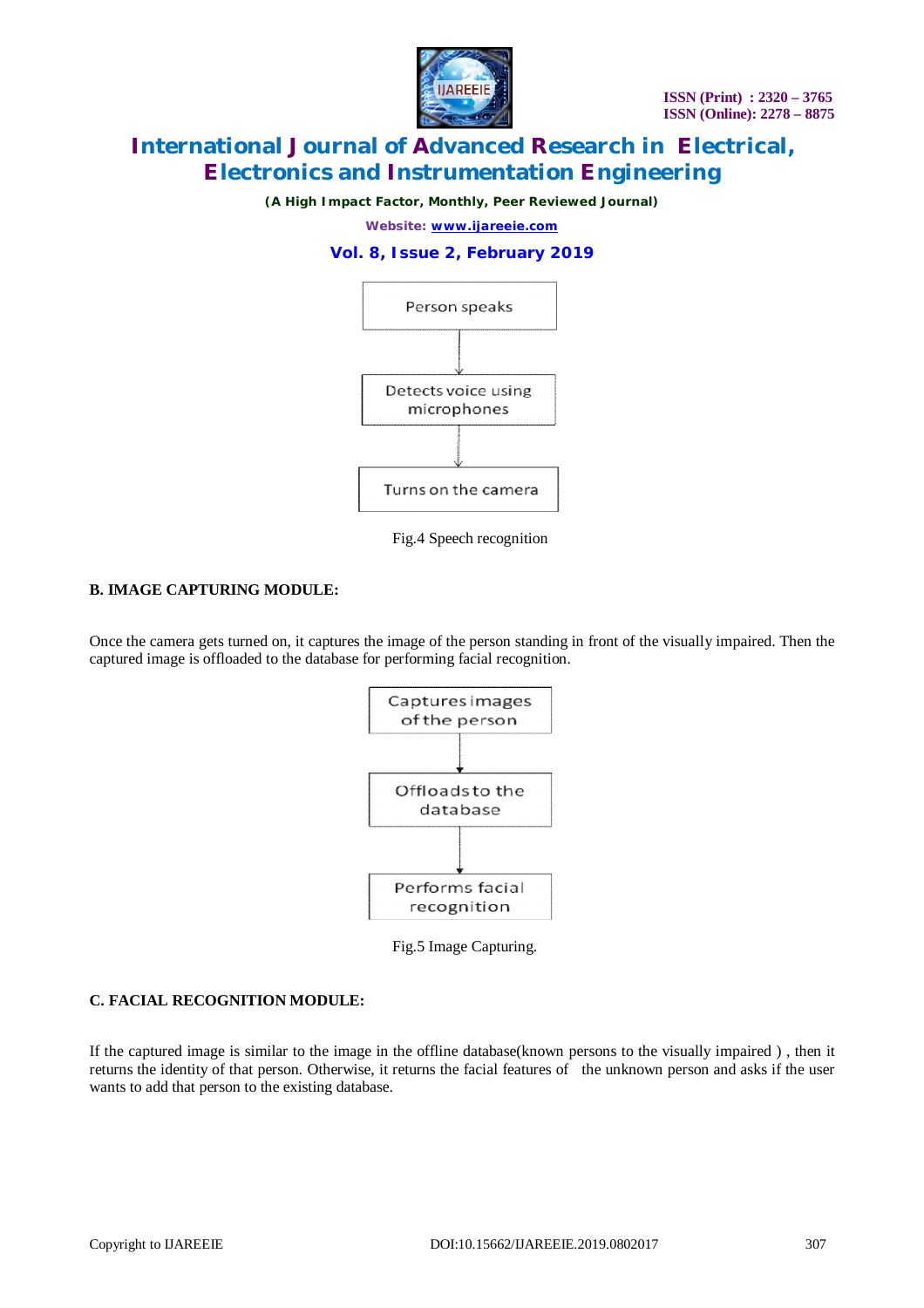**IIAREEIE** 

*(A High Impact Factor, Monthly, Peer Reviewed Journal)*

*Website: [www.ijareeie.com](http://www.ijareeie.com)*

### **Vol. 8, Issue 2, February 2019**



Fig.6 Facial Recognition.

### **D. TEXT TO SPEECH CONVERSION MODULE:**

The output (text) which is returned is converted to a human soundable custom speech. The output in speech format is returned to the visually impaired as an audio file through speakers.



Fig.7 Text to speech conversion

### **E. OFFLINE DATABASE:**

The image of the persons already known to the visually impaired is stored in an offline database separately. The public URL of the database is specified in the code for face recognition.